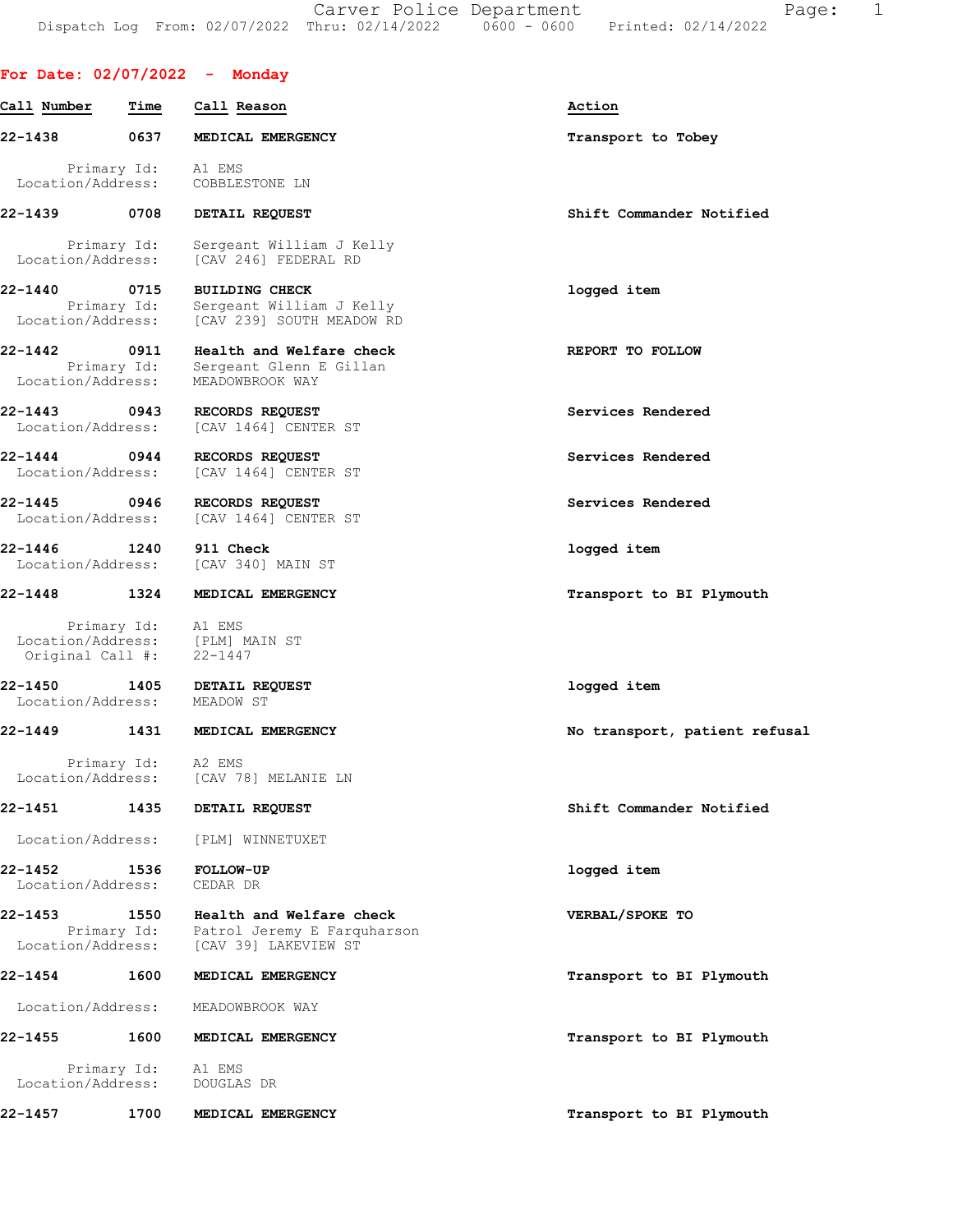|                                  |      |                                                                    | Carver Police Department | Dispatch Log From: 02/07/2022 Thru: 02/14/2022   0600 - 0600   Printed: 02/14/2022 | Page: | $\overline{2}$ |
|----------------------------------|------|--------------------------------------------------------------------|--------------------------|------------------------------------------------------------------------------------|-------|----------------|
| Location/Address:                |      | KENNEDY DR                                                         |                          |                                                                                    |       |                |
| 22-1458                          | 1707 | ALARM, BURGLAR                                                     |                          | Building Checked/Secured                                                           |       |                |
| Location/Address:                |      | [CAV 1115] MAIN ST                                                 |                          |                                                                                    |       |                |
| $22 - 1459$<br>Location/Address: | 1735 | MOTOR VEHICLE STOP<br>TREMONT ST + MAYFLOWER RD                    |                          | VERBAL/SPOKE TO                                                                    |       |                |
| 22-1461 1852                     |      | 911 Check                                                          |                          | Confirmed Accidental                                                               |       |                |
| Location/Address:                |      | CRAIG ST                                                           |                          |                                                                                    |       |                |
| 22-1460<br>Location/Address:     | 1854 | Neighbor Dispute<br>Primary Id: Patrol David Heikkila<br>BIRCH TER |                          | REPORT TO FOLLOW                                                                   |       |                |
| 22-1462                          | 1937 | 911 Check                                                          |                          | Confirmed Accidental                                                               |       |                |
| Location/Address:                |      | [CAV 239] SOUTH MEADOW RD                                          |                          |                                                                                    |       |                |
| $22 - 1463$                      | 2049 | MEDICAL EMERGENCY                                                  |                          | Transport to BI Plymouth                                                           |       |                |
|                                  |      | Primary Id: A2 EMS<br>Location/Address: PLYMOUTH ST                |                          |                                                                                    |       |                |
| 22-1464                          | 2322 | MEDICAL EMERGENCY                                                  |                          | Transport to BI Plymouth                                                           |       |                |
|                                  |      | Location/Address: [CAV 2504] CENTER ST                             |                          |                                                                                    |       |                |
| For Date: 02/08/2022 -           |      | Tuesday                                                            |                          |                                                                                    |       |                |

22-1466 0044 BUILDING CHECK Building Checked/Secured Primary Id: Patrol Joshua J McDermott Location/Address: [CAV 514] NORTH MAIN ST 22-1467 0049 BUILDING CHECK Building Checked/Secured Primary Id: Patrol Joshua J McDermott Location/Address: [CAV 68] MONTELLO ST 22-1468 0052 BUILDING CHECK Building Checked/Secured Primary Id: Patrol Joshua J McDermott Location/Address: [CAV 325] NORTH MAIN ST 22-1469 0134 BUILDING CHECK Building Checked/Secured Primary Id: Patrol Alberto Silva Location/Address: [CAV 1548] TREMONT ST 22-1470 0136 BUILDING CHECK Building Checked/Secured Primary Id: Patrol Alberto Silva<br>ion/Address: TREMONT ST Location/Address: 22-1471 0137 BUILDING CHECK Building Checked/Secured Primary Id: Patrol Joshua J McDermott Location/Address: [CAV 1574] NORTH MAIN ST 22-1472 0138 BUILDING CHECK Building Checked/Secured Primary Id: Patrol Alberto Silva Location/Address: [CAV 1576] TREMONT ST 22-1473 0141 BUILDING CHECK Building Checked/Secured Primary Id: Patrol Alberto Silva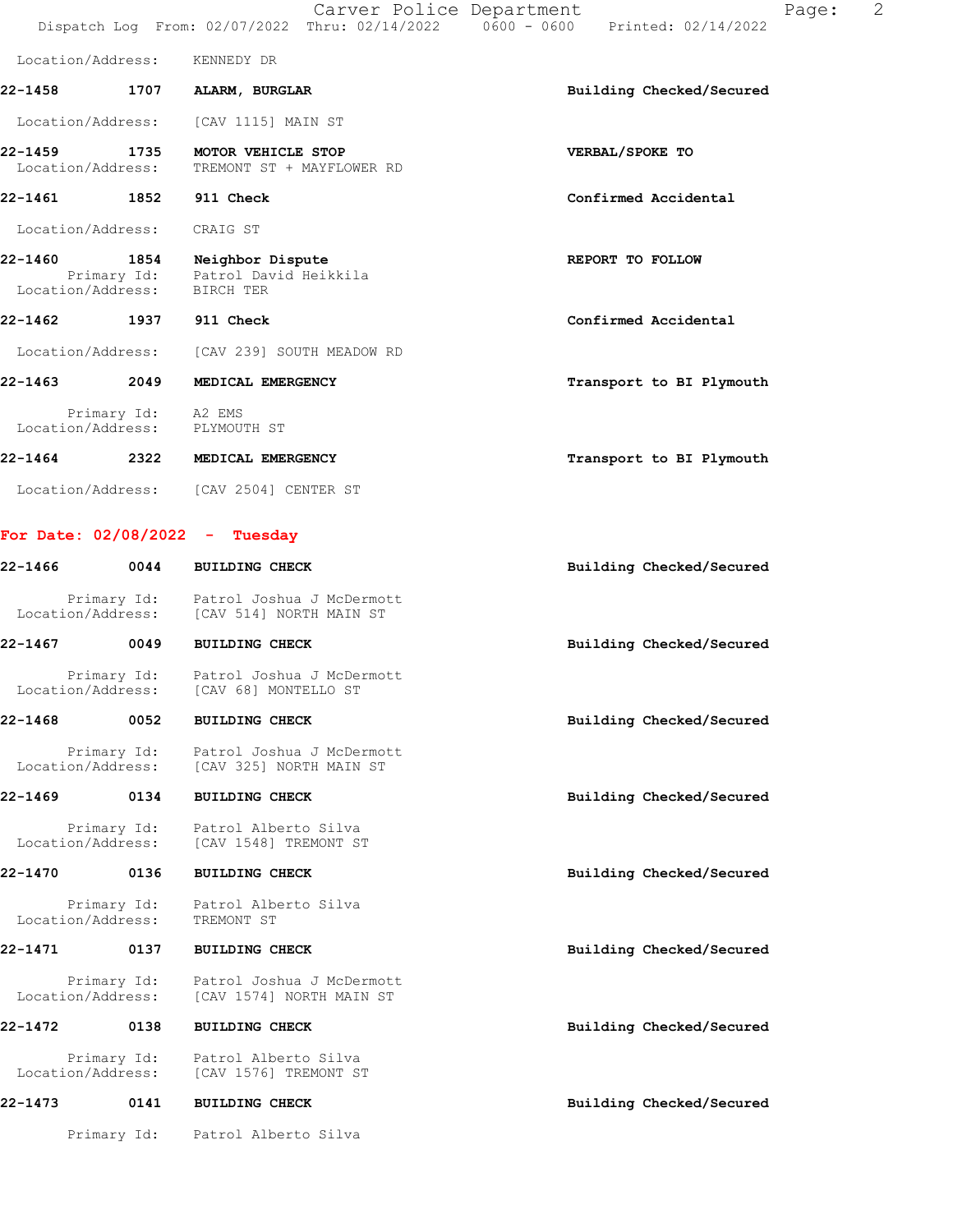|                                   |                      |                                                                                       | Carver Police Department<br>Dispatch Log From: 02/07/2022 Thru: 02/14/2022 0600 - 0600 Printed: 02/14/2022<br>3<br>Page: |
|-----------------------------------|----------------------|---------------------------------------------------------------------------------------|--------------------------------------------------------------------------------------------------------------------------|
| Location/Address:                 |                      | [CAV 1311] TREMONT ST                                                                 |                                                                                                                          |
| $22 - 1474$                       | 0155                 | <b>BUILDING CHECK</b>                                                                 | Building Checked/Secured                                                                                                 |
|                                   |                      | Primary Id: Patrol Joshua J McDermott<br>Location/Address: [CAV 1629] MAIN ST         |                                                                                                                          |
| 22-1475 0200                      |                      | <b>BUILDING CHECK</b>                                                                 | Building Checked/Secured                                                                                                 |
|                                   |                      | Primary Id: Patrol Alberto Silva<br>Location/Address: [CAV 366] TREMONT ST            |                                                                                                                          |
| 22-1476                           | 0200                 | <b>BUILDING CHECK</b>                                                                 | Building Checked/Secured                                                                                                 |
|                                   | Primary Id:          | Patrol Joshua J McDermott<br>Location/Address: [CAV 927] MAIN ST                      |                                                                                                                          |
| $22 - 1477$                       | 0224                 | <b>BUILDING CHECK</b>                                                                 | Building Checked/Secured                                                                                                 |
|                                   |                      | Primary Id: Patrol Alberto Silva<br>Location/Address: [CAV 239] SOUTH MEADOW RD       |                                                                                                                          |
| $22 - 1478$                       | 0231                 | <b>BUILDING CHECK</b>                                                                 | Building Checked/Secured                                                                                                 |
|                                   | Primary Id:          | Patrol Alberto Silva<br>Location/Address: [CAV 138] MAIN ST                           |                                                                                                                          |
| Location/Address:                 |                      | 22-1479 0514 MEDICAL EMERGENCY<br>Primary Id: Patrol Joshua J McDermott<br>DOREEN WAY | REPORT TO FOLLOW                                                                                                         |
| 22-1480                           | 0648<br>Vicinity of: | MOTOR VEHICLE COMPLAINT<br>MAIN ST                                                    | logged item                                                                                                              |
| 22-1481<br>Location/Address:      | 0701                 | DETAIL REQUEST<br>CENTER ST                                                           | logged item                                                                                                              |
| 22-1482                           | $\sim$ 0822          | 911 Check                                                                             | Confirmed Accidental                                                                                                     |
|                                   |                      | Primary Id: Sergeant Glenn E Gillan<br>Location/Address: MEETINGHOUSE RD              |                                                                                                                          |
| 22-1484<br>Location/Address:      |                      | 1206 MOTOR VEHICLE STOP<br>[CAV 1731] PURCHASE ST                                     | VERBAL/SPOKE TO                                                                                                          |
| Location/Address:                 |                      | 22-1485 1207 DETAIL REQUEST<br>[MAI] MILL ST                                          | logged item                                                                                                              |
| 22-1486                           | 1217                 | MOTOR VEHICLE STOP<br>Location/Address: PURCHASE ST                                   | VERBAL/SPOKE TO                                                                                                          |
| 22-1487 1232<br>Location/Address: |                      | MOTOR VEHICLE STOP<br>FOREST ST                                                       | VERBAL/SPOKE TO                                                                                                          |
| 22-1488                           |                      | 1249 MOTOR VEHICLE STOP                                                               | Citation/Warning Issued                                                                                                  |
| Location/Address:                 |                      | PURCHASE ST                                                                           |                                                                                                                          |
| 22-1489 1334                      |                      | MEDICAL EMERGENCY                                                                     | No transport, patient refusal                                                                                            |
|                                   | Primary Id: A2 EMS   | Location/Address: [CAV 266] MAIN ST                                                   |                                                                                                                          |
| 22-1490 1428                      |                      | MEDICAL EMERGENCY                                                                     | Transport to BI Plymouth                                                                                                 |
|                                   | Primary Id: A2 EMS   | Location/Address: [CAV 2718] CENTER ST                                                |                                                                                                                          |
|                                   |                      | 22-1491 1520 DETAIL REQUEST                                                           | Shift Commander Notified                                                                                                 |
|                                   |                      | Location/Address: BEAVER DAM RD + FOSDICK RD                                          |                                                                                                                          |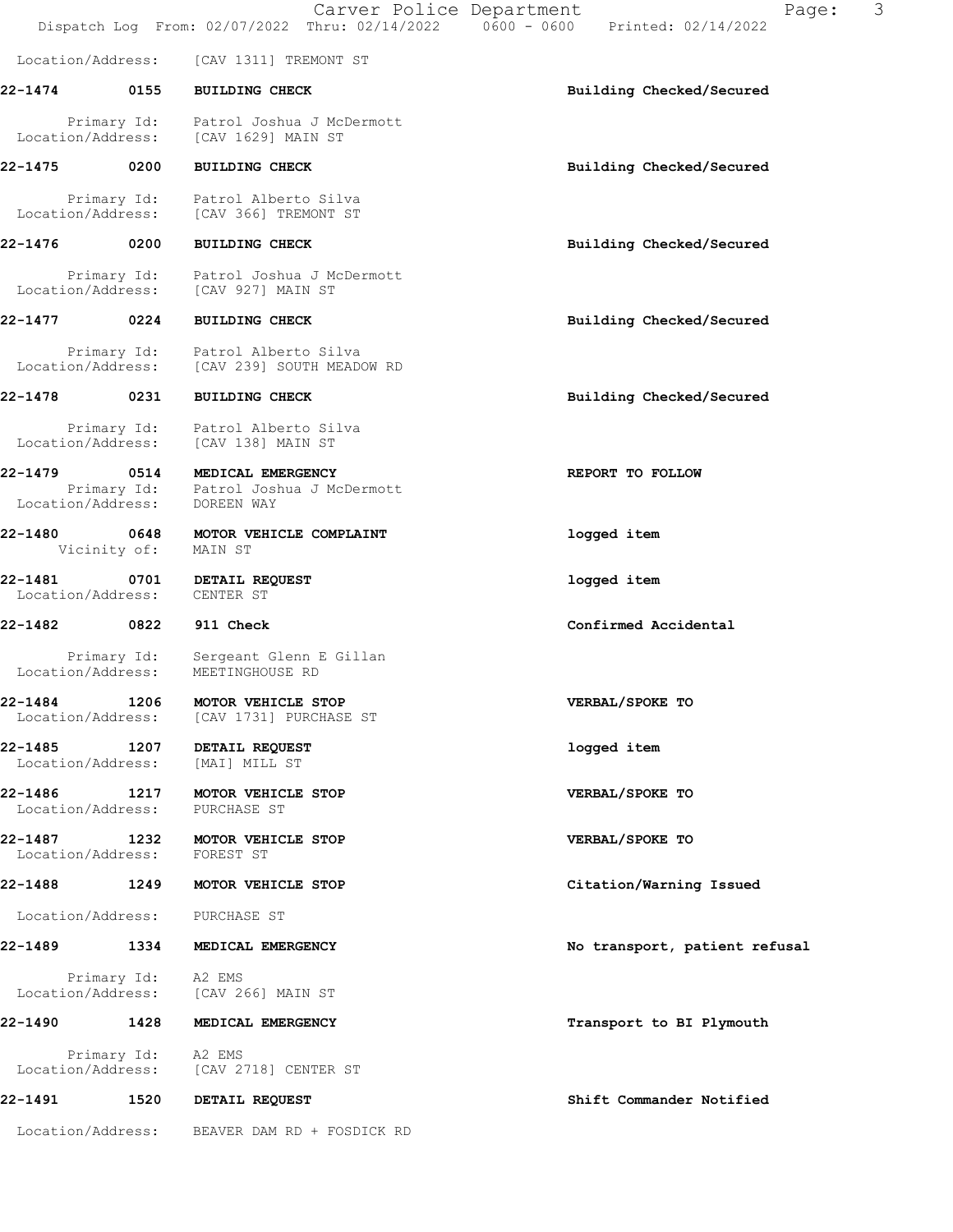| 22-1492 1528               |                    | MOTOR VEHICLE COMPLAINT                                         | logged item              |
|----------------------------|--------------------|-----------------------------------------------------------------|--------------------------|
|                            |                    | Location/Address: [CAV 1174] NORTH MAIN ST                      |                          |
| 22-1495 1630               |                    | DETAIL REQUEST                                                  | Shift Commander Notified |
|                            | Primary Id:        | Sergeant Joseph R Ritz<br>Location/Address: [PLM] BROOK ST      |                          |
| 22-1497 1818               |                    | MOTOR VEHICLE STOP<br>Location/Address: SOUTH MAIN ST + SHAW RD | VERBAL/SPOKE TO          |
| 22-1498                    | 1829               | MEDICAL EMERGENCY                                               | Transport to BI Plymouth |
|                            |                    | Location/Address: [CAV 2092] BEAVER DAM RD                      |                          |
| 22-1499                    | 2019               | MEDICAL EMERGENCY                                               | Transport to BI Plymouth |
|                            | Primary Id: A2 EMS | Location/Address: [CAV 2229] WALKER RD                          |                          |
| 22-1500                    | 2318               | ASSIST OTHER AGENCY                                             | No Action Required       |
| Location/Address: ROUTE 44 |                    | Primary Id: Patrol David Heikkila                               |                          |
| $22 - 1502$                |                    | 2357 ASSIST OTHER AGENCY<br>Location/Address: [PLM 1] MAIN ST   | Services Rendered        |

# For Date: 02/09/2022 - Wednesday

Location/Address: [CAV 29] MAIN ST

| 22-1503                           | 0059                             | MEDICAL EMERGENCY                                                                                      | Confirmed Accidental     |
|-----------------------------------|----------------------------------|--------------------------------------------------------------------------------------------------------|--------------------------|
|                                   | Location/Address:                | [CAV 1725] TRUMAN CT                                                                                   |                          |
| $22 - 1504$                       | 0146<br>Primary Id:<br>Location: | <b>BUILDING CHECK</b><br>Patrol Derrick E Ostiguy<br>USA, BREW44, NOURIA, SHAWS, CVS                   | logged item              |
| 22-1505                           | 0146<br>Location:                | <b>BUILDING CHECK</b><br>Primary Id: Patrol Derrick E Ostiquy<br>CORNERSTONES, TOMS, CUMBIES, QUICKEEZ | logged item              |
| 22-1506                           | 0229                             | <b>BUILDING CHECK</b>                                                                                  | Building Checked/Secured |
|                                   | Primary Id:                      | Patrol Joshua J McDermott<br>Location/Address: [CAV 1437] MAIN ST                                      |                          |
| 22-1507 0230                      |                                  | <b>BUILDING CHECK</b>                                                                                  | Building Checked/Secured |
|                                   |                                  | Primary Id: Patrol Joshua J McDermott<br>Location/Address: [CAV 257] CARVER SQUARE BLVD                |                          |
| 22-1508 0435                      |                                  | ALARM, BURGLAR                                                                                         | Confirmed Accidental     |
| Location/Address:                 | Primary Id:                      | Patrol Derrick E Ostiquy<br>[CAV 864] NORTH MAIN ST                                                    |                          |
| 22-1509 0700                      |                                  | <b>BUILDING CHECK</b>                                                                                  | Building Checked/Secured |
| Location/Address:                 |                                  | Primary Id: Patrol Joshua J McDermott<br>[CAV 239] SOUTH MEADOW RD                                     |                          |
| 22-1511 0740<br>Location/Address: |                                  | DETAIL REQUEST<br>[KIN] MAIN ST                                                                        | logged item              |
| 22-1510 0759                      |                                  | <b>BUILDING CHECK</b>                                                                                  | Building Checked/Secured |
|                                   | Primary Id:                      | Sergeant Joseph R Ritz                                                                                 |                          |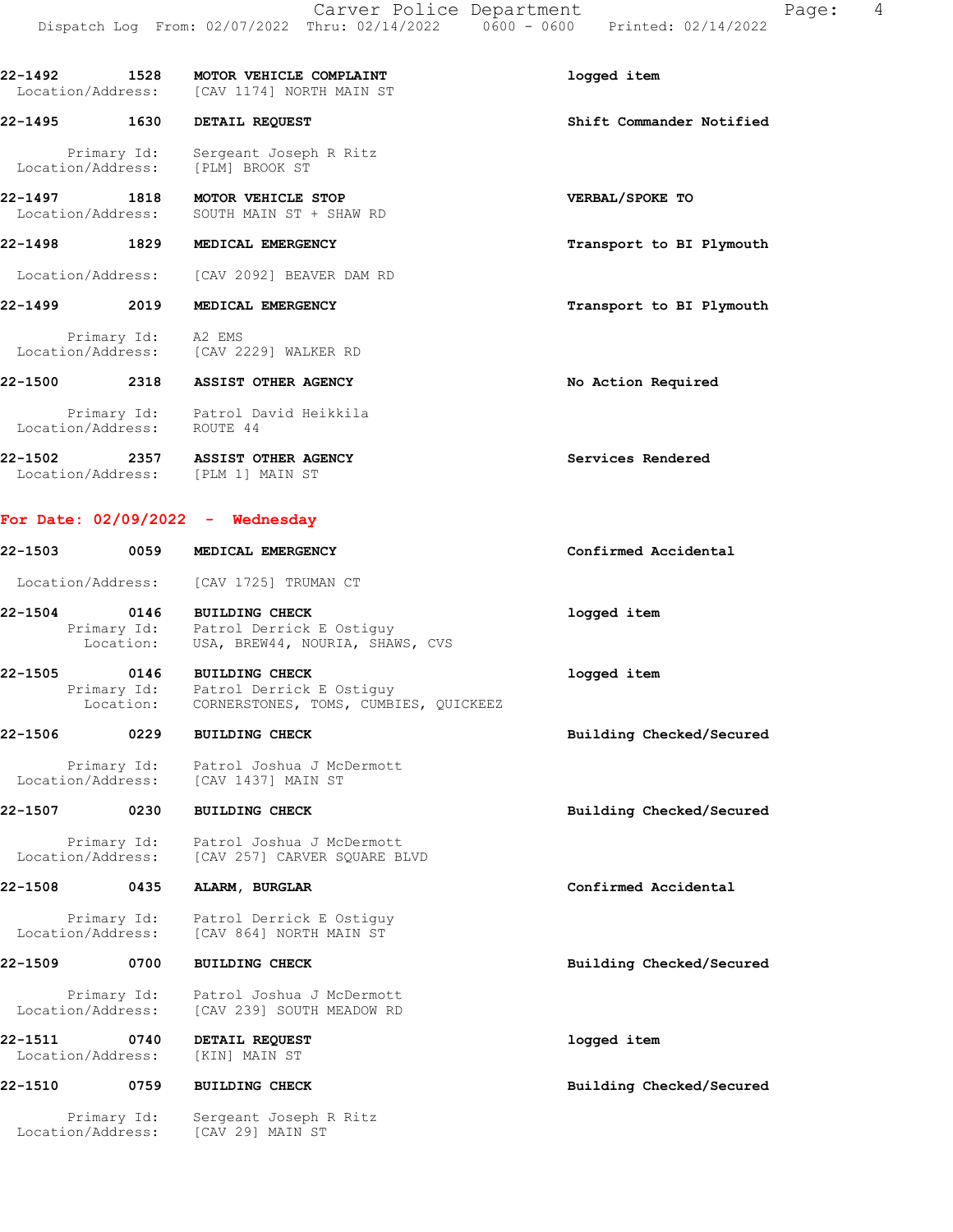22-1513 0908 BUILDING CHECK Building Checked/Secured Primary Id: Sergeant Joseph R Ritz Location/Address: [CAV 239] SOUTH MEADOW RD 22-1515 0923 HAZARDOUS ROAD CONDITION logged item Location/Address: FEDERAL RD 22-1516 0924 MOTOR VEHICLE STOP Citation/Warning Issued Primary Id: Sergeant Glenn E Gillan<br>ion/Address: TREMONT ST + LAKEVIEW ST Location/Address: 22-1517 0938 RECORDS REQUEST Services Rendered Location/Address: [CAV 1464] CENTER ST 22-1518 0941 RECORDS REQUEST Services Rendered Location/Address: [CAV 1464] CENTER ST 22-1519 0942 RECORDS REQUEST Services Rendered Location/Address: [CAV 1464] CENTER ST 22-1520 0943 RECORDS REQUEST SERVICES REPRISES SERVICES Rendered Services Rendered [CAV 1464] CENTER ST 22-1521 0955 BUILDING CHECK Building Checked/Secured Primary Id: Sergeant Joseph R Ritz Location/Address: [CAV 29] MAIN ST 22-1522 1001 MOTOR VEHICLE STOP Citation/Warning Issued Primary Id: Sergeant Glenn E Gillan<br>ion/Address: TREMONT ST Location/Address: 22-1527 1015 ASSIST OTHER AGENCY logged item Location/Address: [CAV 1464] CENTER ST 22-1523 1040 COMPLAINT logged item Location/Address: [CAV 1464] CENTER ST 22-1524 1047 ASSIST OTHER AGENCY Could Not Locate Primary Id: Patrol Alberto Silva Location/Address: [PLM 1] MAIN ST 22-1525 1050 BUILDING CHECK Building Checked/Secured Primary Id: Sergeant Joseph R Ritz Location/Address: [CAV 239] SOUTH MEADOW RD 22-1526 1054 MOTOR VEHICLE STOP VERBAL/SPOKE TO Primary Id: Patrol Alberto Silva Location/Address: CENTER ST + PLYMOUTH ST 22-1528 1102 MEDICAL EMERGENCY 120 Notransport, patient refusal Primary Id: A2 EMS Location/Address: [CAV 2821] POPE ST 22-1529 1215 Property LOST logged item Location/Address: [CAV 676] LUCAS ST 22-1530 1235 ASSIST CITIZEN logged item Location/Address: FRANKLIN RD 22-1531 1328 BUILDING CHECK Building Checked/Secured Primary Id: Sergeant Joseph R Ritz Location/Address: [CAV 29] MAIN ST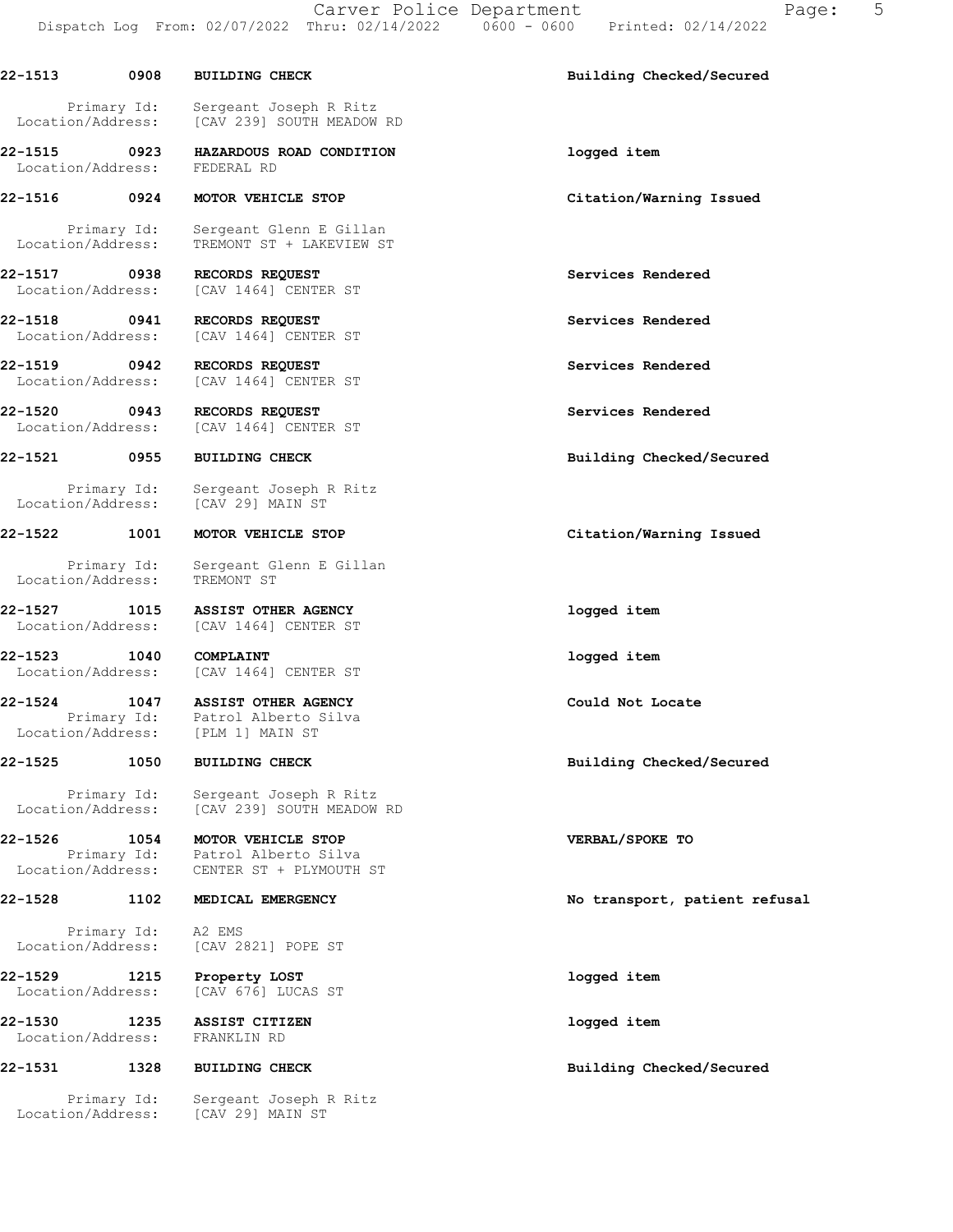22-1533 1354 BUILDING CHECK Building Checked/Secured

|                              |                          | Primary Id: Sergeant Joseph R Ritz<br>Location/Address: [CAV 239] SOUTH MEADOW RD                                                                         |                                |
|------------------------------|--------------------------|-----------------------------------------------------------------------------------------------------------------------------------------------------------|--------------------------------|
| 22-1534                      | 1355                     | <b>ASSIST OTHER AGENCY</b><br>Primary Id: Sergeant Joseph R Ritz<br>Location/Address: [CAV 29] MAIN ST                                                    | logged item                    |
|                              |                          |                                                                                                                                                           |                                |
| 22-1535 2014                 | 1401                     | <b>WIRES DOWN</b>                                                                                                                                         | Taken/Referred to Other Agency |
|                              |                          | Primary Id: Patrol Alberto Silva<br>Location/Address: BROCKTON AVE                                                                                        |                                |
| 22-1536                      | 1430                     | <b>BUILDING CHECK</b>                                                                                                                                     | Building Checked/Secured       |
| Location/Address:            | Primary Id:              | Sergeant Joseph R Ritz<br>[CAV 29] MAIN ST                                                                                                                |                                |
| 22-1537 1435                 |                          | PAST MOTOR VEHICLE ACCIDENT<br>Primary Id: Patrol Alberto Silva<br>Location/Address: [CAV 864] NORTH MAIN ST                                              | logged item                    |
|                              |                          | 22-1538 1522 MOTOR VEHICLE ACCIDENT<br>Primary Id: Patrol Alberto Silva<br>Location/Address: NORTH MAIN ST + PLYMOUTH ST<br>Refer To Accident: 22-1538-AC | REPORT TO FOLLOW               |
| 22-1540 1639                 |                          | DETAIL REQUEST                                                                                                                                            | Shift Commander Notified       |
| Location/Address:            | Primary Id:              | Sergeant Dennis T Rizzuto Jr<br>[HAL] THOMPSON ST                                                                                                         |                                |
|                              |                          | 22-1542 1803 ASSIST CITIZEN<br>Primary Id: Patrol David Heikkila<br>Location/Address: MELANIE LN                                                          | REPORT TO FOLLOW               |
|                              |                          | 22-1543 1807 MOTOR VEHICLE ACCIDENT                                                                                                                       | no report/damage under 1,000   |
|                              |                          | Primary Id: Patrol Lawrence Page<br>Location/Address: [CAV 570] MAIN ST                                                                                   |                                |
| 22-1544                      | 1833                     | MEDICAL EMERGENCY                                                                                                                                         | Transport to BI Plymouth       |
| Location/Address:            |                          | MARKS WAY                                                                                                                                                 |                                |
| 22-1545<br>Location/Address: | 1839<br>Primary Id:      | PARKING COMPLAINT<br>Patrol David Heikkila<br>[CAV 366] TREMONT ST                                                                                        | NO VIOLATION                   |
| 22-1546                      | 2006                     | DETAIL REQUEST                                                                                                                                            | Shift Commander Notified       |
|                              | Primary Id:<br>Location: | Sergeant Dennis T Rizzuto Jr<br>[PLY] MULTIPLE                                                                                                            |                                |
| 22-1547                      | 2108                     | MEDICAL EMERGENCY                                                                                                                                         | Transport to BI Plymouth       |
| Location/Address:            |                          | [CAV 2596] RICKARD ST                                                                                                                                     |                                |
| For Date: $02/10/2022 -$     |                          | Thursday                                                                                                                                                  |                                |
| 22-1549                      | 0104                     | <b>BUILDING CHECK</b>                                                                                                                                     | Building Checked/Secured       |
|                              |                          | Primary Id: Patrol Joshua J McDermott                                                                                                                     |                                |

| 22-1549           | 0104        | <b>BUILDING CHECK</b>                                | Building Checked/Secured |
|-------------------|-------------|------------------------------------------------------|--------------------------|
| Location/Address: | Primary Id: | Patrol Joshua J McDermott<br>[CAV 339] SOUTH MAIN ST |                          |
| 22-1550           | 0115        | <b>BUILDING CHECK</b>                                | Building Checked/Secured |
|                   |             |                                                      |                          |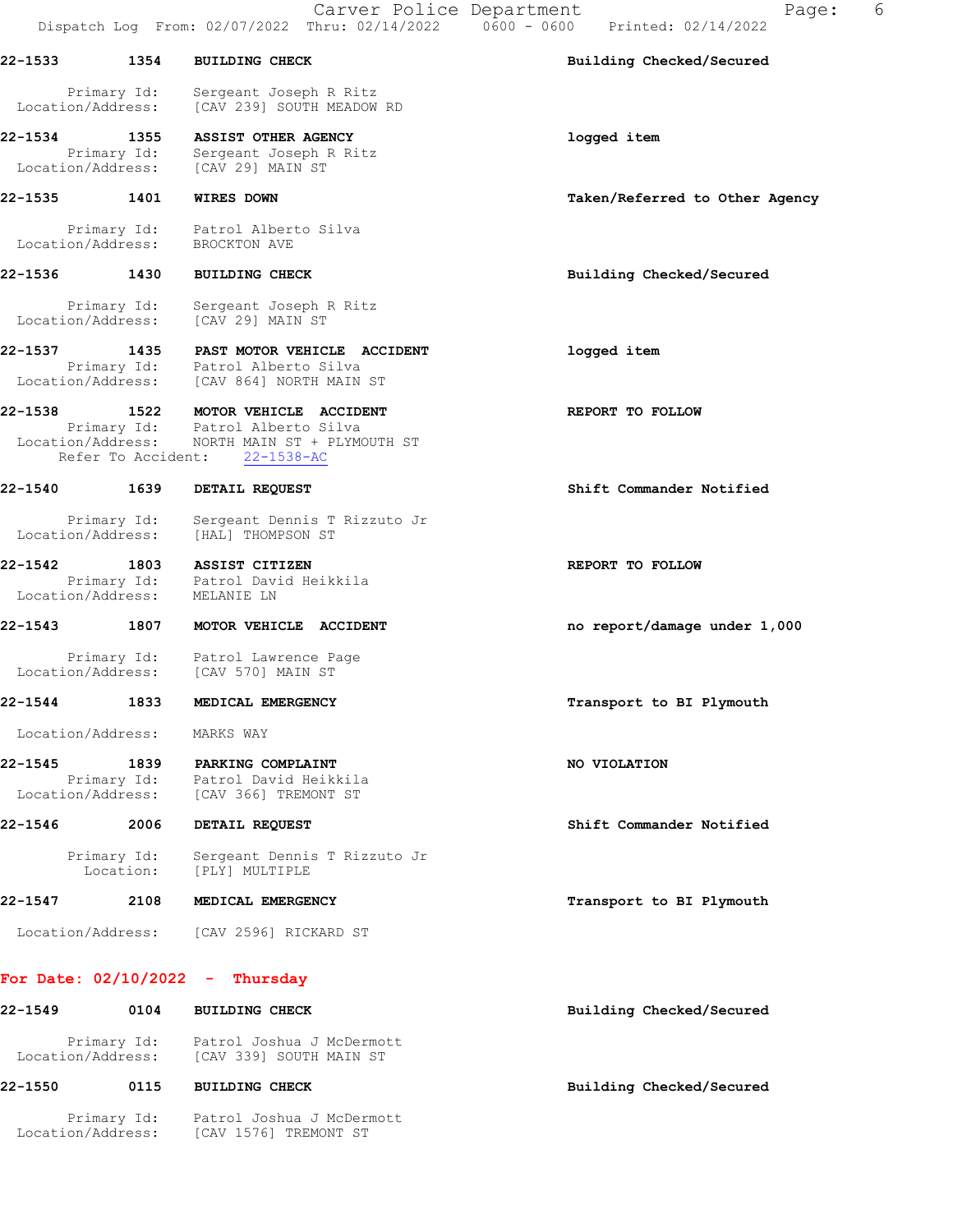Carver Police Department Fage: 7 Dispatch Log From: 02/07/2022 Thru: 02/14/2022 0600 - 0600 Printed: 02/14/2022

22-1551 0129 BUILDING CHECK Building Checked/Secured Primary Id: Patrol Joshua J McDermott Location/Address: [CAV 1621] TREMONT ST 22-1552 0139 BUILDING CHECK Building Checked/Secured Primary Id: Patrol Joshua J McDermott Location/Address: [CAV 236] TREMONT ST 22-1553 0140 BUILDING CHECK Building Checked/Secured Primary Id: Patrol Joshua J McDermott Location/Address: [CAV 401] TREMONT ST 22-1554 0147 BUILDING CHECK Building Checked/Secured Primary Id: Patrol Joshua J McDermott Location/Address: [CAV 213] LAKEVIEW ST 22-1555 0234 BUILDING CHECK logged item Primary Id: Patrol Derrick E Ostiguy Location: NOURIA, USA, BREW44 22-1556 0241 BUILDING CHECK logged item Primary Id: Patrol Derrick E Ostiguy Location: SHAWS, CVS, CORNERSTONES 22-1557 0244 BUILDING CHECK logged item Primary Id: Patrol Derrick E Ostiguy Location: CUMBIES, QUICKEEZ, NORFOLK POWER 22-1558 0535 MEDICAL EMERGENCY Transport to Tobey Location/Address: KENNEDY DR 22-1559 0718 BUILDING CHECK Building Checked/Secured Primary Id: Patrol Joshua J McDermott Location/Address: [CAV 239] SOUTH MEADOW RD 22-1560 0725 MOTOR VEHICLE DISABLED logged item Primary Id: Patrol Joshua J McDermott Location/Address: [CAV 239] SOUTH MEADOW RD 22-1563 0730 ASSIST OTHER AGENCY VERBAL/SPOKE TO Primary Id: PI POLICE OFFICER Michael P Shaw Location/Address: [CAV 1464] CENTER ST 22-1561 0826 BUILDING CHECK Plaza checked Primary Id: Patrol Joshua J McDermott Location/Address: [CAV 239] SOUTH MEADOW RD 22-1562 0848 BUILDING CHECK Building Checked/Secured Primary Id: Patrol Joshua J McDermott Location/Address: [CAV 29] MAIN ST 22-1565 0904 BUILDING CHECK Building Checked/Secured Primary Id: Patrol Joshua J McDermott Location/Address: [CAV 239] SOUTH MEADOW RD 22-1566 1003 ANIMAL COMPLAINT VERBAL/SPOKE TO Primary Id: ANIMAL CONTROL OFFICER Elise A Senior Location/Address: GREAT MEADOW DR 22-1567 1025 MEDICAL EMERGENCY Transport to BI Plymouth Primary Id: A2 EMS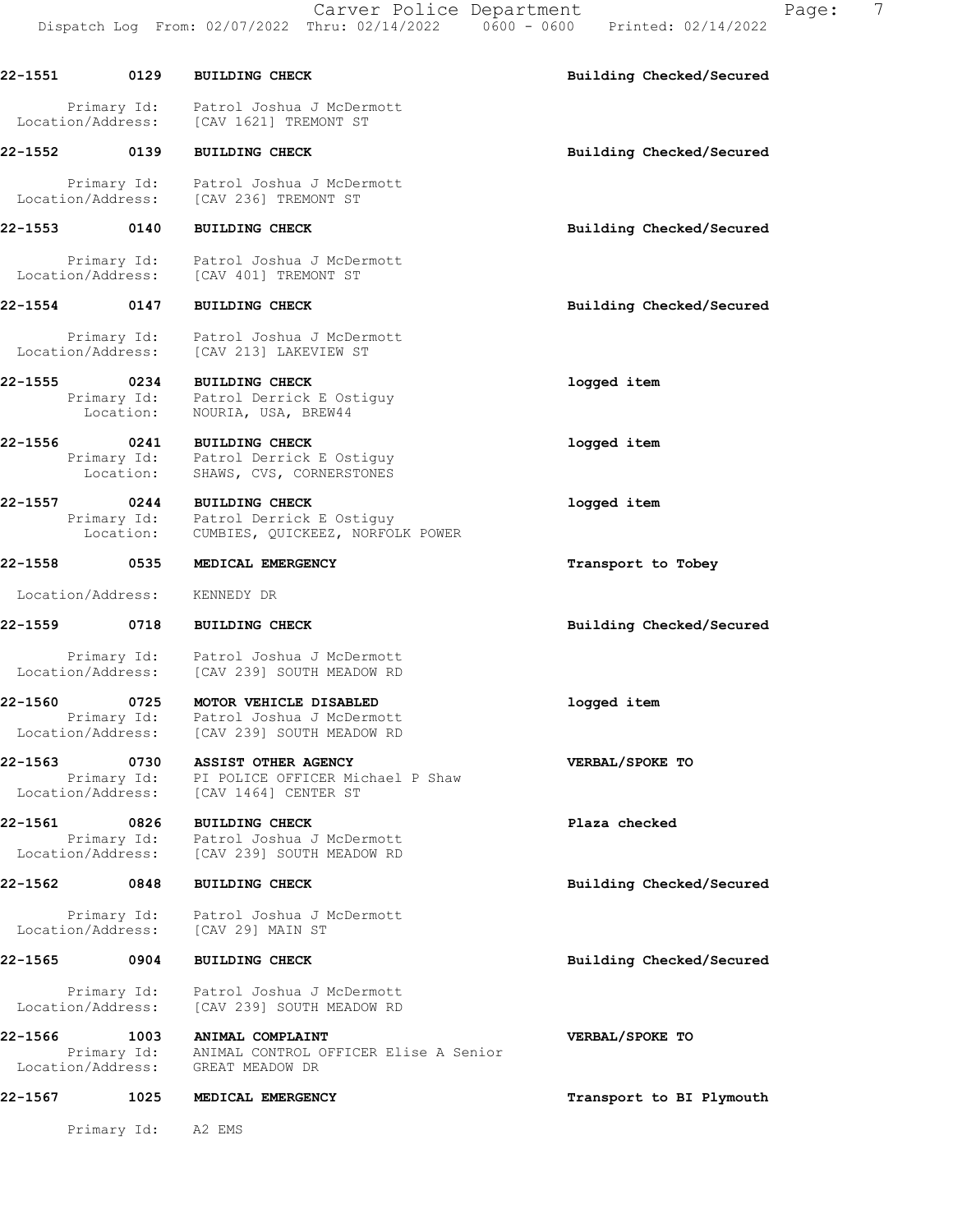Location/Address: DOUGLAS DR 22-1568 1114 BUILDING CHECK Building Checked/Secured Primary Id: Patrol Joshua J McDermott Location/Address: [CAV 29] MAIN ST 22-1569 1301 BUILDING CHECK Building Checked/Secured Primary Id: Patrol Joshua J McDermott Location/Address: [CAV 250] SOUTH MEADOW RD 22-1570 1306 MEDICAL EMERGENCY **1200 1200 1200 1200 1200 1200 1200** Transport to Tobey Primary Id: A2 EMS Location/Address: CHERYL LN 22-1572 1524 ASSIST CITIZEN Services Rendered Primary Id: Patrol Alberto Silva Location/Address: [CAV 1558] MONTELLO ST 22-1573 1529 911 Check Confirmed Accidental Primary Id: Dispatcher Rebecca L Anctil Location/Address: [CAV 1174] NORTH MAIN ST 22-1574 1534 MOTOR VEHICLE STOP VERBAL/SPOKE TO Primary Id: Patrol Joshua J McDermott Location/Address: PLYMOUTH ST 22-1575 1553 MOTOR VEHICLE ACCIDENT Neighborhood checked Primary Id: Sergeant Glenn E Gillan Location/Address: SOUTH MEADOW RD 22-1576 1604 MOTOR VEHICLE COMPLAINT logged item Primary Id: Dispatcher Rebecca L Anctil Location/Address: TREMONT ST + OLD FEDERAL RD 22-1577 1614 TRASH DUMPED Neighborhood checked Primary Id: Patrol Lawrence Page Location/Address: CROSS ST + POPES POINT RD 22-1579 1646 DETAIL REQUEST logged item Primary Id: Dispatcher Rebecca L Anctil Location/Address: [PLY] LONG POND RD 22-1580 1811 ASSIST CITIZEN logged item Primary Id: Dispatcher Rebecca L Anctil Location/Address: [CAV 1464] CENTER ST 22-1582 1948 ASSIST CITIZEN VERBAL/SPOKE TO Primary Id: Dispatcher Rebecca L Anctil Location/Address: LINCOLN CIR 22-1583 2027 ASSIST CITIZEN VERBAL/SPOKE TO Primary Id: Dispatcher Rebecca L Anctil Location/Address: PLYMOUTH ST 22-1584 2139 MOTOR VEHICLE COMPLAINT logged item Primary Id: Dispatcher Rebecca L Anctil Location/Address: PLYMOUTH ST 22-1585 2201 MOTOR VEHICLE LISTING logged item Primary Id: Sergeant Dennis T Rizzuto Jr Location/Address: [CAV 375] NORTH MAIN ST

Dispatch Log From: 02/07/2022 Thru: 02/14/2022 0600 - 0600 Printed: 02/14/2022

Carver Police Department Fage: 8

For Date: 02/11/2022 - Friday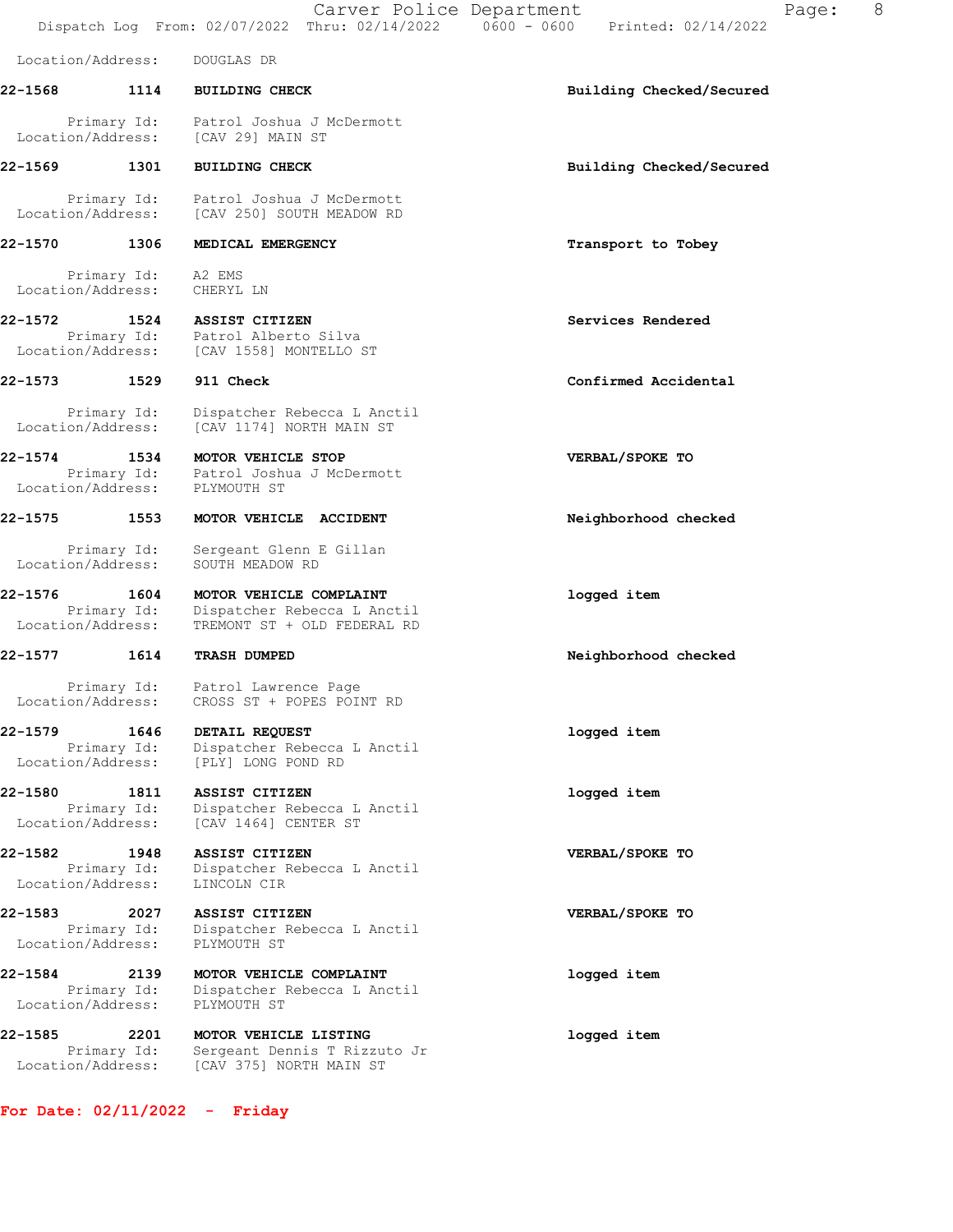|         |                                             | Carver Police Department                                                                                            | 9<br>Page:<br>Dispatch Log From: 02/07/2022 Thru: 02/14/2022   0600 - 0600   Printed: 02/14/2022 |
|---------|---------------------------------------------|---------------------------------------------------------------------------------------------------------------------|--------------------------------------------------------------------------------------------------|
| 22-1587 | 0057                                        | <b>BUILDING CHECK</b><br>Primary Id: Patrol Derrick E Ostiguy<br>Location: BERRY GUYS. ACME, NOURIA                 | logged item                                                                                      |
| 22-1588 | 0102<br>Location:                           | <b>BUILDING CHECK</b><br>Primary Id: Patrol Derrick E Ostiguy<br>DAVES, COA, SAMPSONS                               | logged item                                                                                      |
| 22-1589 | 0109                                        | <b>BUILDING CHECK</b><br>Primary Id: Patrol Alberto Silva<br>Location: USA, ABUCHON, NOURIA<br>USA, ABUCHON, NOURIA | logged item                                                                                      |
| 22-1590 | 0202<br>Location:                           | <b>BUILDING CHECK</b><br>Primary Id: Patrol Alberto Silva<br>SHAWS, CVS, CORNERSTONES                               | logged item                                                                                      |
| 22-1591 | 0203                                        | <b>BUILDING CHECK</b>                                                                                               | Building Checked/Secured                                                                         |
|         | Location/Address:                           | Primary Id: Patrol Alberto Silva<br>[CAV 375] NORTH MAIN ST                                                         |                                                                                                  |
| 22-1592 | $\sim$ 0223                                 | <b>BUILDING CHECK</b>                                                                                               | Building Checked/Secured                                                                         |
|         | Primary Id:<br>Location/Address:            | Patrol Alberto Silva<br>[CAV 1075] NORTH MAIN ST                                                                    |                                                                                                  |
|         | 22-1593 0249                                | <b>BUILDING CHECK</b>                                                                                               | Building Checked/Secured                                                                         |
|         |                                             | Primary Id: Patrol Alberto Silva<br>Location/Address: [CAV 1574] NORTH MAII<br>[CAV 1574] NORTH MAIN ST             |                                                                                                  |
|         | 22-1594 0256                                | <b>BUILDING CHECK</b>                                                                                               | Building Checked/Secured                                                                         |
|         | Location/Address:                           | Primary Id: Patrol Alberto Silva<br>[CAV 29] MAIN ST                                                                |                                                                                                  |
| 22-1595 | 0633<br>Vicinity of:                        | MOTOR VEHICLE STOP<br>WEST ST + HICKORY WAY                                                                         | VERBAL/SPOKE TO                                                                                  |
| 22-1596 | 0642                                        | ANIMAL COMPLAINT                                                                                                    | Taken/Referred to Other Agency                                                                   |
|         | Primary Id:<br>Vicinity of: WEST ST         | Patrol Alberto Silva                                                                                                |                                                                                                  |
| 22-1598 | 0701                                        | DETAIL REQUEST                                                                                                      | Shift Commander Notified                                                                         |
|         | Primary Id:<br>Location/Address:            | Patrol Derrick E Ostiguy<br>LAKEVIEW ST                                                                             |                                                                                                  |
| 22-1597 | 0707                                        | MEDICAL EMERGENCY                                                                                                   | Transport to BI Plymouth                                                                         |
|         | Primary Id:<br>Location/Address:            | A2 EMS<br>VILLAGE WAY                                                                                               |                                                                                                  |
| 22-1599 | 0721<br>Location/Address:                   | <b>BUILDING CHECK</b><br>Primary Id: Patrol Derrick E Ostiguy<br>[CAV 239] SOUTH MEADOW RD                          | logged item                                                                                      |
| 22-1600 | 0745                                        | DETAIL REQUEST                                                                                                      | Shift Commander Notified                                                                         |
|         | Location/Address:                           | [PLM] BROOK ST                                                                                                      |                                                                                                  |
| 22-1601 | 0757                                        | MEDICAL EMERGENCY                                                                                                   | Transport to BI Plymouth                                                                         |
|         | Primary Id:<br>Location/Address:            | A1 EMS<br>[CAV 2016] SUSAN CIR                                                                                      |                                                                                                  |
| 22-1603 | 0949                                        | MOTOR VEHICLE STOP                                                                                                  | Citation/Warning Issued                                                                          |
|         | Primary Id:<br>Location/Address: WAREHAM ST | Patrol Alberto Silva                                                                                                |                                                                                                  |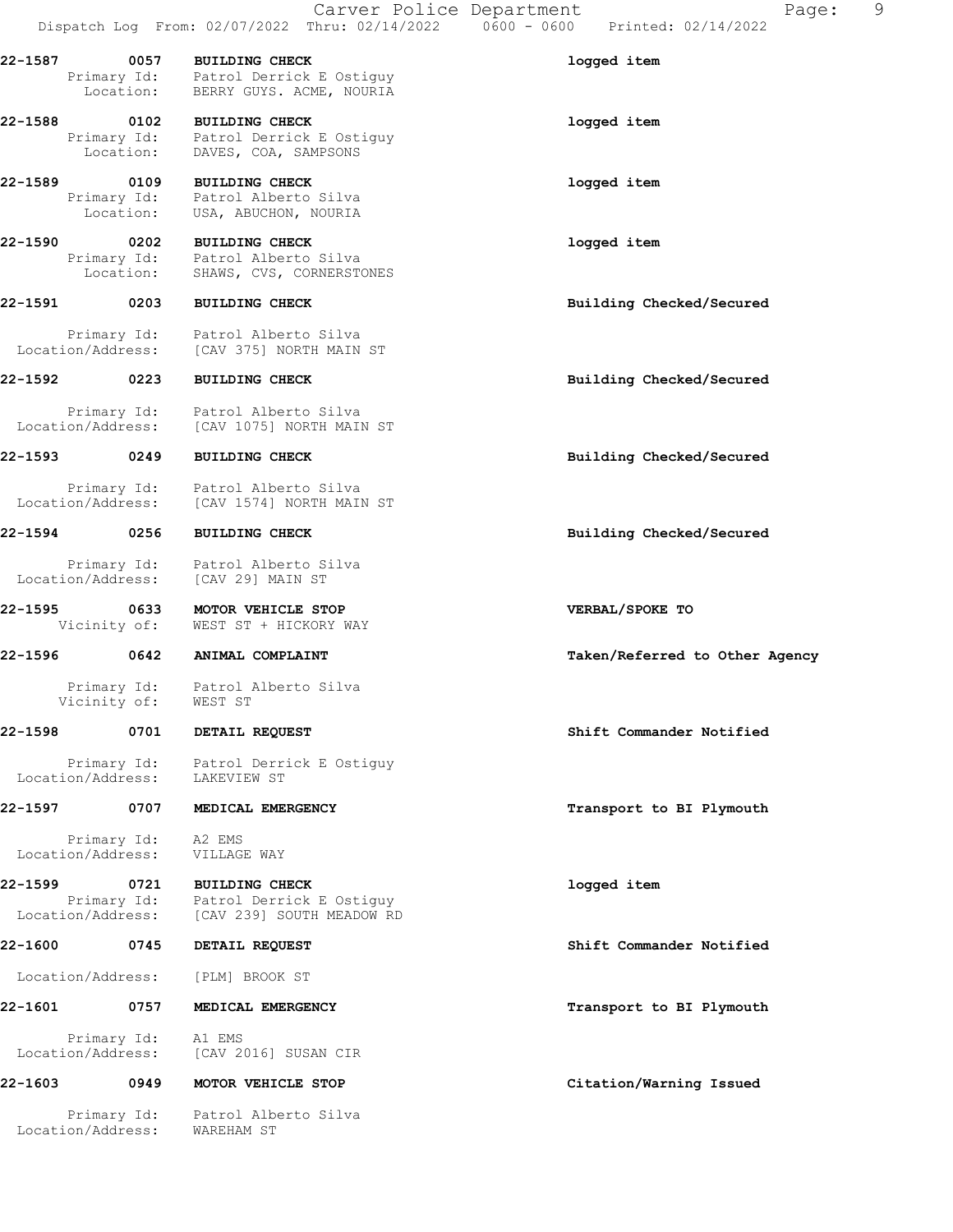Refer To Summons: 22-1603-AR

22-1604 1019 ASSIST OTHER AGENCY Services Rendered Primary Id: Sergeant Dennis T Rizzuto Jr Location/Address: [KIN] KEITH AVE

22-1605 1124 DETAIL REQUEST Shift Commander Notified

Location/Address: [KIN] LANDING RD + RIVER ST

22-1606 1146 MOTOR VEHICLE COMPLAINT logged item Location/Address: PLYMOUTH ST + GATE ST

22-1607 1238 ASSIST CITIZEN Services Rendered Primary Id: Patrol Derrick E Ostiguy Location/Address: [CAV 29] MAIN ST

## 22-1608 1254 MEDICAL EMERGENCY **1200 1200 1200 1200 1200 1200 1200** Transport to BI Plymouth

 Primary Id: A2 EMS Location/Address: MYLES STANDISH DR

#### 22-1609 1313 911 Check Confirmed Accidental

Location/Address: [CAV 239] SOUTH MEADOW RD

22-1610 1423 MOTOR VEHICLE STOP VERBAL/SPOKE TO Location/Address: MAIN ST

22-1611 1553 PROPERTY FOUND logged item Location/Address: [CAV 340] MAIN ST

22-1613 1627 MEDICAL EMERGENCY Services Rendered Primary Id: A2 EMS Location/Address: [PLY] KRISTIN RD + PLYMPTON RD

22-1614 1741 ASSIST CITIZEN VERBAL/SPOKE TO Primary Id: Dispatcher Rebecca L Anctil Location/Address: LINCOLN CIR

22-1615 1749 Radar NO VIOLATION Primary Id: Patrol Brandon W Rudolph Location/Address: [CAV 29] MAIN ST

#### 22-1616 2102 ASSIST OTHER AGENCY logged item Primary Id: Dispatcher Rebecca L Anctil Location/Address: MAIN ST

22-1617 2116 MOTOR VEHICLE ACCIDENT REPORT TO FOLLOW Primary Id: Patrol Brandon W Rudolph Location/Address: [CAV 2002] PLYMOUTH ST Refer To Accident: 22-1617-AC

### 22-1619 2248 MOTOR VEHICLE COMPLAINT Taken/Referred to Other Agency

### Primary Id: Dispatcher Rebecca L Anctil Location/Address: TREMONT ST + MAYFLOWER RD

22-1620 2315 MEDICAL EMERGENCY Services Rendered Location/Address: [CAV 92] POPES POINT RD

#### For Date: 02/12/2022 - Saturday

| 22-1623 | 0122<br>Primary Id:<br>Location: | <b>BUILDING CHECK</b><br>Patrol Derrick E Ostiquy<br>NOURIA, ACME, BERRY GUYS | logged item              |
|---------|----------------------------------|-------------------------------------------------------------------------------|--------------------------|
| 22-1624 | 0220                             | ALARM, BURGLAR                                                                | Building Checked/Secured |
|         | Location/Address:                | [CAV 469] MAIN ST                                                             |                          |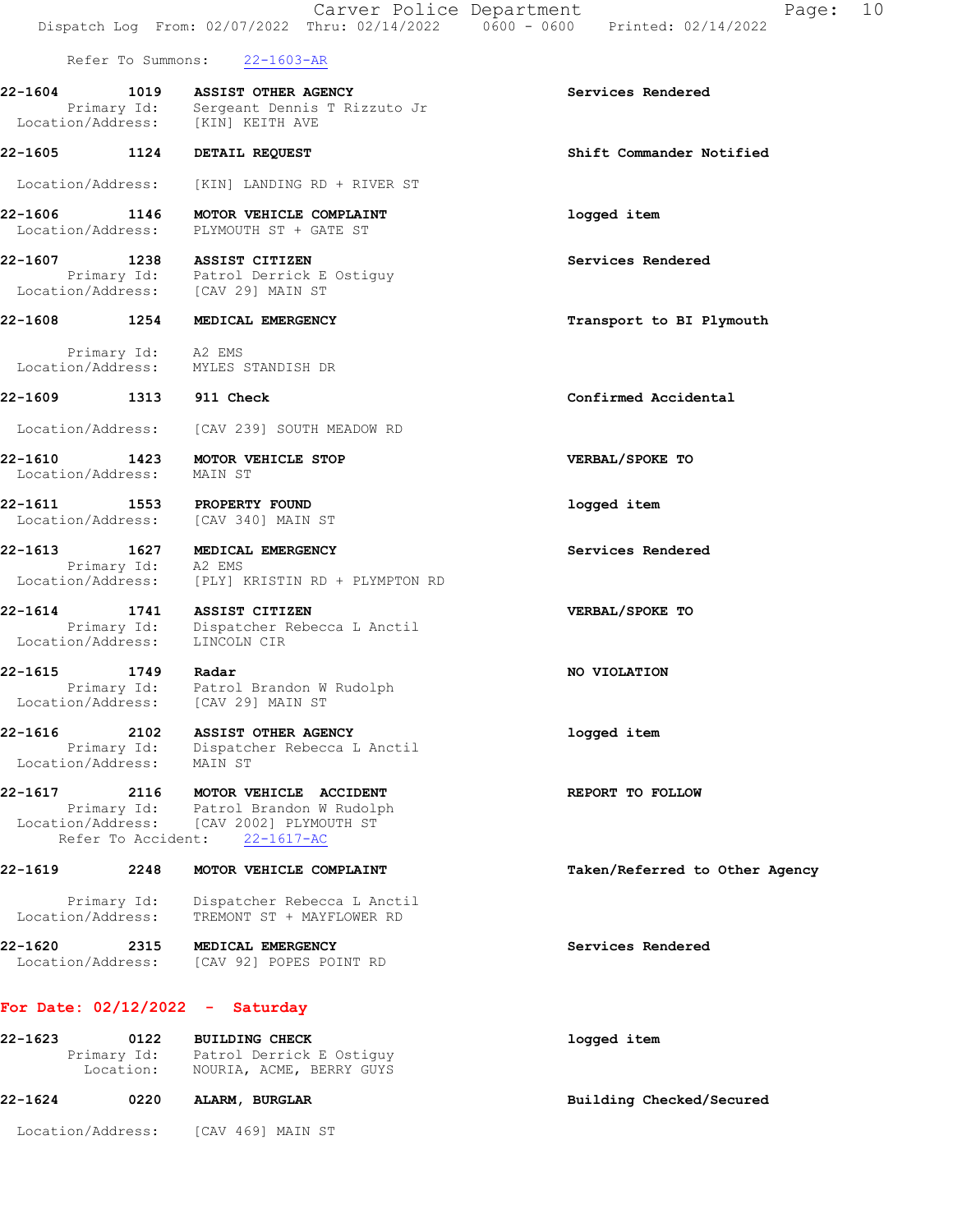22-1625 0246 FIRE ALARM, Assist FD Fire Services Provided Location/Address: VILLAGE WAY 22-1627 0901 MEDICAL EMERGENCY **1200 CONTACT 160 MEDICAL** EMERGENCY Primary Id: A2 EMS Location/Address: JEFFERSON WAY 22-1628 1010 MOTOR VEHICLE COMPLAINT Taken/Referred to Other Agency Primary Id: Dispatcher Rebecca L Anctil Location/Address: TREMONT ST 22-1629 1132 PROPERTY FOUND 120 22-1629 REPORT TO FOLLOW Primary Id: Patrol Alberto Silva Location/Address: HOLMES ST 22-1630 1154 911 Check logged item Primary Id: Dispatcher Rebecca L Anctil Location/Address: MAIN ST 22-1631 1204 ASSIST OTHER AGENCY Services Rendered Primary Id: Patrol Jeremy E Farquharson Location/Address: WENHAM RD 22-1632 1229 Youth Complaint VERBAL/SPOKE TO Location/Address: GODFREY CIR 22-1633 1547 MOTOR VEHICLE COMPLAINT VERBAL/SPOKE TO Primary Id: Patrol Alberto Silva Location/Address: CRANBERRY RD 22-1635 1647 MEDICAL EMERGENCY 1688 1697 Transport to BI Plymouth Primary Id: A2 EMS Location/Address: JEFFERSON WAY 22-1636 1812 ASSIST OTHER AGENCY Confirmed Accidental Primary Id: Patrol Brandon W Rudolph Location/Address: [CAV 1606] GODFREY CIR 22-1637 1851 ASSIST CITIZEN Shift Commander Notified Primary Id: Sergeant Joseph R Ritz Location/Address: ROBERTS WAY 22-1638 1904 SUSPICIOUS MOTOR VEHICLE **1994 IDE Logged** item Primary Id: Patrol Brandon W Rudolph Location/Address: [CAV 2028] REDTAIL LN 22-1640 2122 911 Check Confirmed Accidental Primary Id: Dispatcher Rebecca L Anctil Location/Address: [CAV 1858] RANSOM ST 22-1641 2147 SUSPICIOUS PERSON Neighborhood checked Primary Id: Patrol Lawrence Page Location/Address: FRANCE ST 22-1642 2156 PROPERTY FOUND logged item Primary Id: Patrol Brandon W Rudolph Location/Address: [CAV 1593] NORTH MAIN ST 22-1644 2308 MEDICAL EMERGENCY **1200 CONTACT 1200 MEDICAL** EMERGENCY Primary Id: A2 EMS Location/Address: [CAV 1855] CHERYL LN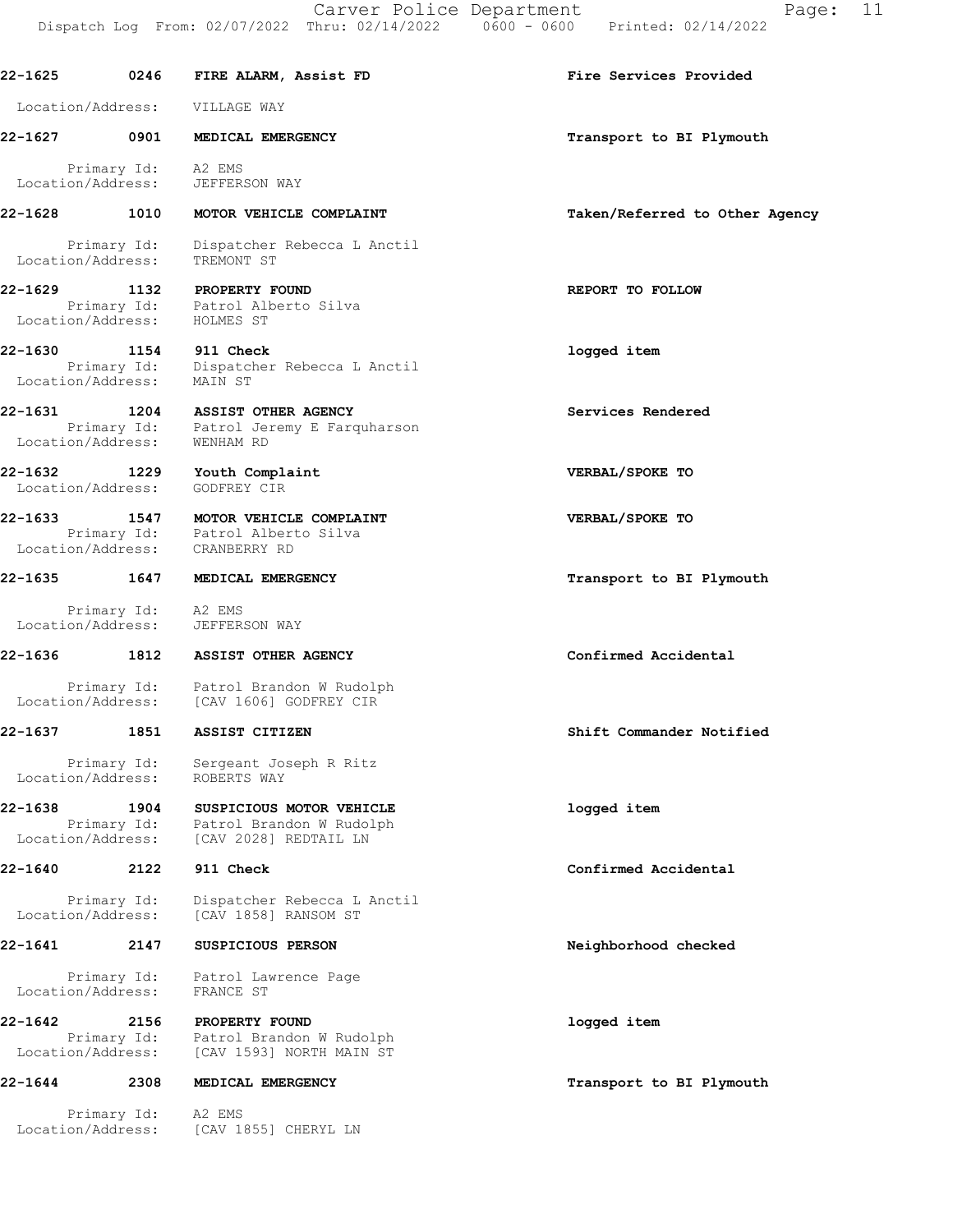Carver Police Department Fage: 12 Dispatch Log From: 02/07/2022 Thru: 02/14/2022 0600 - 0600 Printed: 02/14/2022

Original Call #: 22-1643

# For Date: 02/13/2022 - Sunday

| $22 - 1646$                  | 0032                | MEDICAL EMERGENCY                                                                  | Transport to BI Plymouth |
|------------------------------|---------------------|------------------------------------------------------------------------------------|--------------------------|
| Location/Address:            |                     | Primary Id: A2 EMS<br>con/Address: [CAV 2254] CANTERBURY PATH                      |                          |
| $22 - 1647$                  | 0120                | <b>BUILDING CHECK</b>                                                              | Building Checked/Secured |
|                              |                     | Primary Id: Patrol Joshua J McDermott<br>Location/Address: [CAV 1461] MAIN ST      |                          |
| 22-1648                      | 0121                | <b>BUILDING CHECK</b>                                                              | Building Checked/Secured |
|                              |                     | Primary Id: Patrol Joshua J McDermott<br>Location/Address: [CAV 927] MAIN ST       |                          |
| 22-1649                      | 0125                | <b>BUILDING CHECK</b>                                                              | Building Checked/Secured |
|                              | Primary Id:         | Patrol Joshua J McDermott<br>Location/Address: [CAV 1574] NORTH MAIN ST            |                          |
| 22-1650                      | 0135                | <b>BUILDING CHECK</b>                                                              | Building Checked/Secured |
| Location/Address:            | Primary Id:         | Patrol Joshua J McDermott<br>[CAV 1600] NORTH MAIN ST                              |                          |
| 22-1651                      | 0138<br>Primary Id: | Plaza Check<br>Sergeant William J Kelly                                            | Plaza checked            |
| Location/Address:            |                     | [CAV 138] MAIN ST                                                                  |                          |
| 22-1652<br>Location/Address: | 0143<br>Primary Id: | <b>BUILDING CHECK</b><br>Sergeant William J Kelly<br>[CAV 239] SOUTH MEADOW RD     | logged item              |
| 22-1653<br>Location/Address: | 0152<br>Primary Id: | <b>BUSINESS CHECK</b><br>Sergeant William J Kelly<br>[CAV 401] TREMONT ST          | logged item              |
| 22-1654                      | 0157                | MEDICAL EMERGENCY                                                                  | Transport to BI Plymouth |
|                              | Primary Id: A2 EMS  | Location/Address: [CAV 1869] MEADOW ST                                             |                          |
| 22-1655                      | 0157                | <b>BUILDING CHECK</b>                                                              | Building Checked/Secured |
|                              |                     | Primary Id: Patrol Joshua J McDermott<br>Location/Address: [CAV 141] NORTH MAIN ST |                          |
| $22 - 1656$                  | 0220                | <b>BUILDING CHECK</b>                                                              | Building Checked/Secured |
| Location/Address:            | Primary Id:         | Patrol Joshua J McDermott<br>[CAV 157] MARION DR                                   |                          |
| 22-1657<br>Location/Address: | 0220<br>Primary Id: | <b>BUSINESS CHECK</b><br>Sergeant William J Kelly<br>[CAV 1603] ROCHESTER RD       | logged item              |
| 22-1658                      | 0241                | <b>BUILDING CHECK</b>                                                              | Building Checked/Secured |
| Location/Address:            | Primary Id:         | Patrol Joshua J McDermott<br>[CAV 1297] PLYMOUTH ST                                |                          |
| 22-1659                      | 0252                | <b>BUILDING CHECK</b>                                                              | Building Checked/Secured |
| Location/Address:            | Primary Id:         | Patrol Joshua J McDermott<br>[CAV 375] NORTH MAIN ST                               |                          |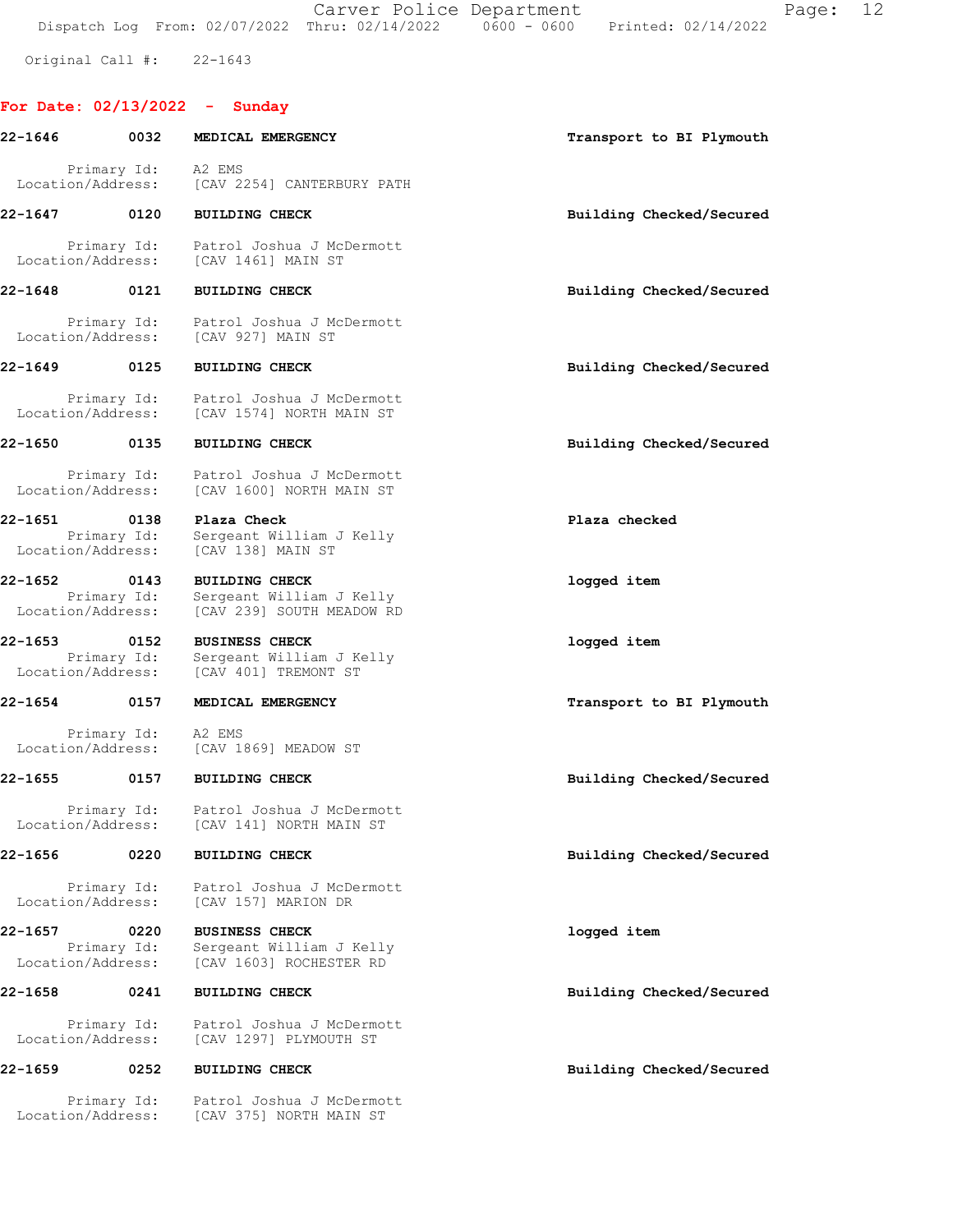|                                   |                    | Carver Police Department                                                                                 | Page: 13<br>Dispatch Log From: 02/07/2022 Thru: 02/14/2022   0600 - 0600   Printed: 02/14/2022 |  |
|-----------------------------------|--------------------|----------------------------------------------------------------------------------------------------------|------------------------------------------------------------------------------------------------|--|
| 22-1660                           | 0316               | <b>BUSINESS CHECK</b><br>Primary Id: Sergeant William J Kelly<br>Location/Address: [CAV 1548] TREMONT ST | logged item                                                                                    |  |
| 22-1662 1049                      | Primary Id:        | LARCENY /FORGERY/ FRAUD<br>Sergeant Glenn E Gillan<br>Location/Address: [CAV 1600] NORTH MAIN ST         | VERBAL/SPOKE TO                                                                                |  |
| 22-1663 1129                      |                    | MEDICAL EMERGENCY                                                                                        | Transport to Tobey                                                                             |  |
| Location/Address:                 |                    | KENNEDY DR                                                                                               |                                                                                                |  |
| 22-1666 1504                      |                    | FIRE, Assist FD                                                                                          | Fire Services Provided                                                                         |  |
|                                   |                    | Location/Address: [CAV 656] PLYMOUTH ST                                                                  |                                                                                                |  |
|                                   |                    | 22-1667 1519 MEDICAL EMERGENCY                                                                           | Transport to Tobey                                                                             |  |
|                                   | Primary Id: A2 EMS | Location/Address: [CAV 2885] MEADOWBROOK WAY                                                             |                                                                                                |  |
|                                   |                    | 22-1671 1605 DETAIL REQUEST                                                                              | Shift Commander Notified                                                                       |  |
| Location/Address: WEST ST         |                    | Primary Id: Sergeant Joseph R Ritz                                                                       |                                                                                                |  |
| 22-1672 1705                      |                    | MEDICAL EMERGENCY                                                                                        | Transport to BI Plymouth                                                                       |  |
| Location/Address:                 |                    | [CAV 2517] SOUTH MEADOW RD                                                                               |                                                                                                |  |
| 22-1673<br>Location/Address:      | 1757               | <b>FOLLOW-UP</b><br>[CAV 2561] JENNIFER LN                                                               | logged item                                                                                    |  |
| 22-1675 1821<br>Location/Address: |                    | Assist DPW<br>MAIN ST                                                                                    | logged item                                                                                    |  |
| Location/Address:                 |                    | 22-1676 1846 ASSIST CITIZEN<br>[CAV 1606] GODFREY CIR                                                    | logged item                                                                                    |  |
| 22-1678<br>Location/Address:      | 2336               | MOTOR VEHICLE DISABLED<br>[CAV 375] NORTH MAIN ST                                                        | logged item                                                                                    |  |
|                                   |                    | 22-1679 2340 DETAIL REQUEST                                                                              | Shift Commander Notified                                                                       |  |
|                                   | Primary Id:        | Sergeant Joseph R Ritz<br>Location/Address: [PLM] WINNETUXET RD                                          |                                                                                                |  |

# For Date: 02/14/2022 - Monday

| 22-1681 | 0234<br>Primary Id: | <b>BUILDING CHECK</b><br>Sergeant William J Kelly<br>Location/Address: [CAV 239] SOUTH MEADOW RD | logged item              |
|---------|---------------------|--------------------------------------------------------------------------------------------------|--------------------------|
| 22-1682 | 0235                | <b>BUILDING CHECK</b>                                                                            | Building Checked/Secured |
|         |                     | Primary Id: Patrol Joshua J McDermott<br>Location/Address: [CAV 514] NORTH MAIN ST               |                          |
| 22-1683 | 0240                | <b>ASSIST CITIZEN</b><br>Location/Address: [CAV 1464] CENTER ST                                  | logged item              |
| 22-1684 | 0248<br>Primary Id: | <b>BUSINESS CHECK</b><br>Sergeant William J Kelly<br>Location/Address: [CAV 401] TREMONT ST      | logged item              |
| 22-1685 | 0301<br>Primary Id: | <b>BUSINESS CHECK</b><br>Sergeant William J Kelly<br>Location/Address: [CAV 1548] TREMONT ST     | logged item              |
| 22-1686 | 0444                | ALARM, BURGLAR                                                                                   | Confirmed Accidental     |